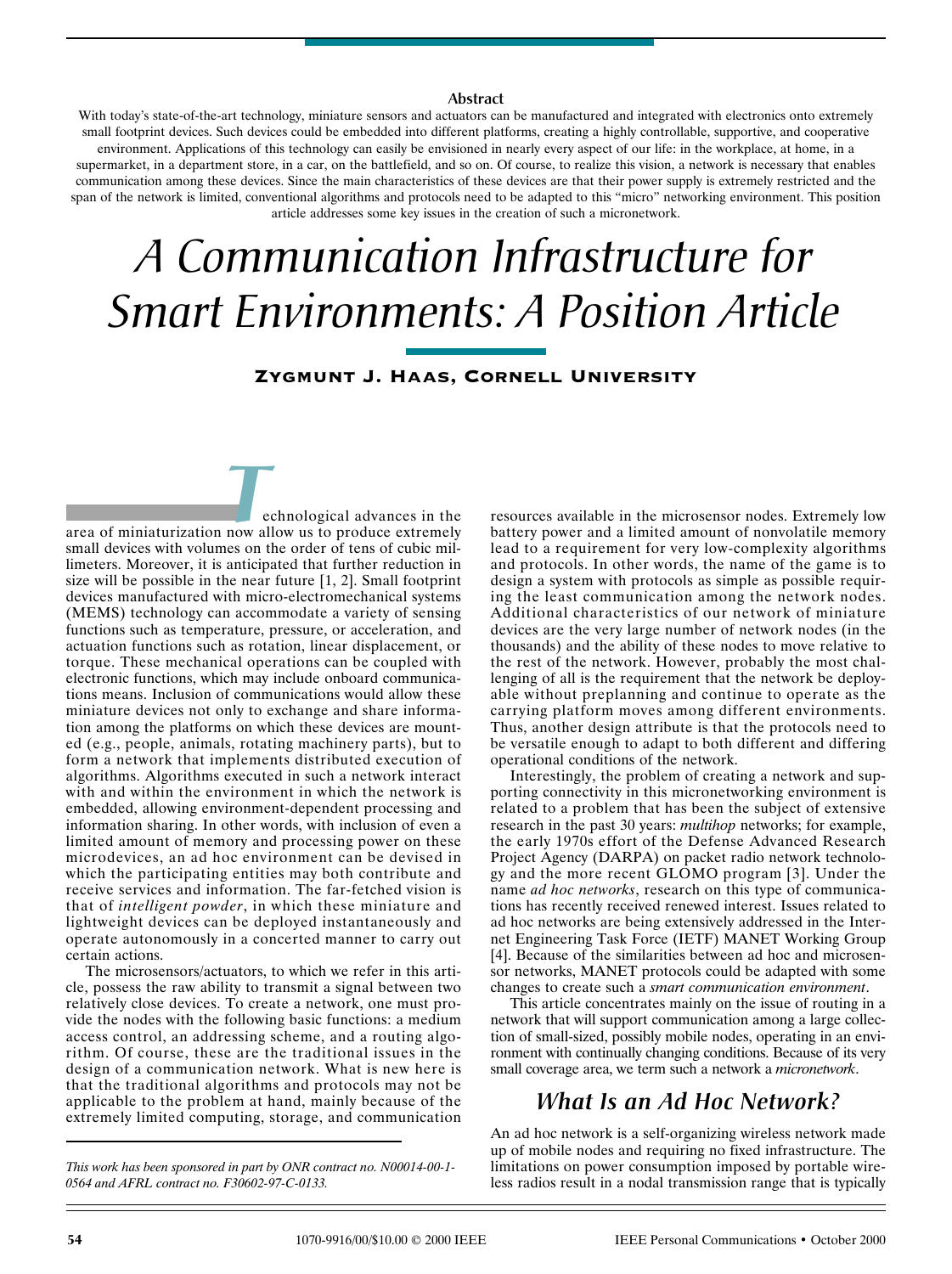small relative to the span of the network. To provide communication throughout the entire network, nodes are designed to serve as relays if needed. The result is a distributed multihop network with a time-varying topology.

Because ad hoc networks do not rely on existing infrastructure and are self-organizing, they can be rapidly deployed to provide robust communications in a variety of hostile environments. This makes ad hoc networks very appropriate for providing tactical communication for military, law enforcement, and emergency response efforts. Ad hoc networks can also play a role in civilian fora such as the electronic classroom, convention centers, and construction sites. Finally, ad hoc networks

could also be used to create communications among distributed collections of devices, such as sensors or actuators. With such a broad scope of applications, it is not difficult to envision ad hoc networks operating over a wide range of coverage areas, nodal densities, and nodal velocities.

This potentially wide range of ad hoc network operating configurations poses a challenge for developing efficient routing protocols. On one hand, the effectiveness of a routing protocol increases as network topology information becomes more detailed and up to date. On the other hand, in an ad hoc network, the topology may change quite often, requiring large and frequent exchanges of data among the network nodes. This contradicts the fact that all updates in a wireless communications environment travel over the air and are costly in resources, especially with energy-limited devices, as in our micronetworking environment.

Existing routing protocols can be classified as either *proactive* or *reactive*. Proactive protocols attempt to continuously evaluate the routes within the network so that when a packet needs to be forwarded, the route is already known and can be used immediately. In contrast, reactive protocols invoke a route determination procedure on demand. Reactive route discovery is usually based on a query-reply exchange, where the route query is flooded through the network to reach the desired destination. The advantage of proactive schemes is that route information is readily available when needed, resulting in little delay prior to data transmission. In contrast, reactive schemes may produce significant delay in order to determine a route when routing information is needed but not available.

Routing schemes, whether proactive or reactive, require some exchange of control traffic. This overhead can be quite large in ad hoc networks if the topology frequently changes. Reactive protocols produce a large amount of traffic by effectively flooding the entire network with route queries. The combination of excessive control traffic and long route query response time rules out pure reactive routing protocols for real-time communications applications. Pure proactive schemes are likewise inappropriate for ad hoc networks, since they continuously use a large portion of the network capacity to keep the routing information current. Proactive protocols tend to distribute topological changes widely in the network, even though the creation/destruction of a new link at one end of the network may not be a significant piece of information at the other end of the network. Furthermore, since ad hoc network nodes may move quite fast, and changes may be more frequent than route requests, most of this maintained routing information is never used! This results in unacceptable waste of network capacity. In our approach, which we term the *Zone Routing Protocol*, we create a hybrid proactive-reactive scheme in which the route discovery process is both fast and efficient in the amount of control traffic.



■ **Figure 1.** *A two-tier hierarchical network architecture.* 

## *The Sensor Network Architecture*

The overall network architecture discussed here is that of a two-tiered network, as shown in Fig. 1. The lower tier, tier 1, is composed of clusters of sensor devices, which can communicate among themselves in a peer-to-peer manner. In addition, the sensor devices can communicate with larger transceivers, which we call *ports*. The main function of a port is to provide an interface between a "cloud" of miniature sensor devices — the tier 1 network — and an external network, or among clouds of sensor networks. That is, a port interconnects two tier 1 networks if they cannot be directly connected due to transmission power limitations. A tier 1 node may not be able to communicate with any port, or may be in communication with a single or multiple port. Ports communicate among themselves by creating the tier 2 network, which can interface to an external network, with some of the ports serving as gateways.

Because it is assumed that tier 2 nodes are not battery power limited, the tier 2 network uses "conventional" wireless transmitter/receiver design. In contrast, tier 1 networks are transmission power restricted. Furthermore, communication among tier 1 nodes may also be based on passive communication, such as reflection of a modulated radio frequency (RF) carrier. Thus, the tier 1 nodes communicate through multihop routing. Consequently, the issues related to the design of the network protocols in the two tiers are quite different. Here, we focus on the more challenging problem of communication within the tier 1 network; the first issue we discuss is the nodal addressing scheme.

## *Hardware-Based Addressing*

Traditional addressing is done by assigning an address to every network node from a *logical* address space. However, logical addressing requires a fair amount of processing. An alternative is to use *physical addressing*, which could be implemented by using some characteristic of the transmitted signal that will allow selection of the intended receiver. As one example, we have considered associating each node with a particular offset from the central frequency of the transmitted signal; this offset identifies the node. As it is possible to build very sharp miniaturized filters [5, 6], it is possible to create a large address space of thousands of nodes. Thus, to communicate between adjacent nodes, the source device needs to tune to the particular offset of its neighbor (i.e., transmit to a node  $i$ ); the transmitter tunes to frequency  $f_i$ , where

$$
f_i = f_c - \left( \left\lfloor \frac{n}{2} \right\rfloor - i \right) \cdot f_o; \qquad 0 \le i \le n,
$$

 $f_c$  is the central frequency,  $f_o$  is the frequency offset between adjacent addresses (which depends on the selectivity of the RF filter), and *n* is the size of the address space. Of course,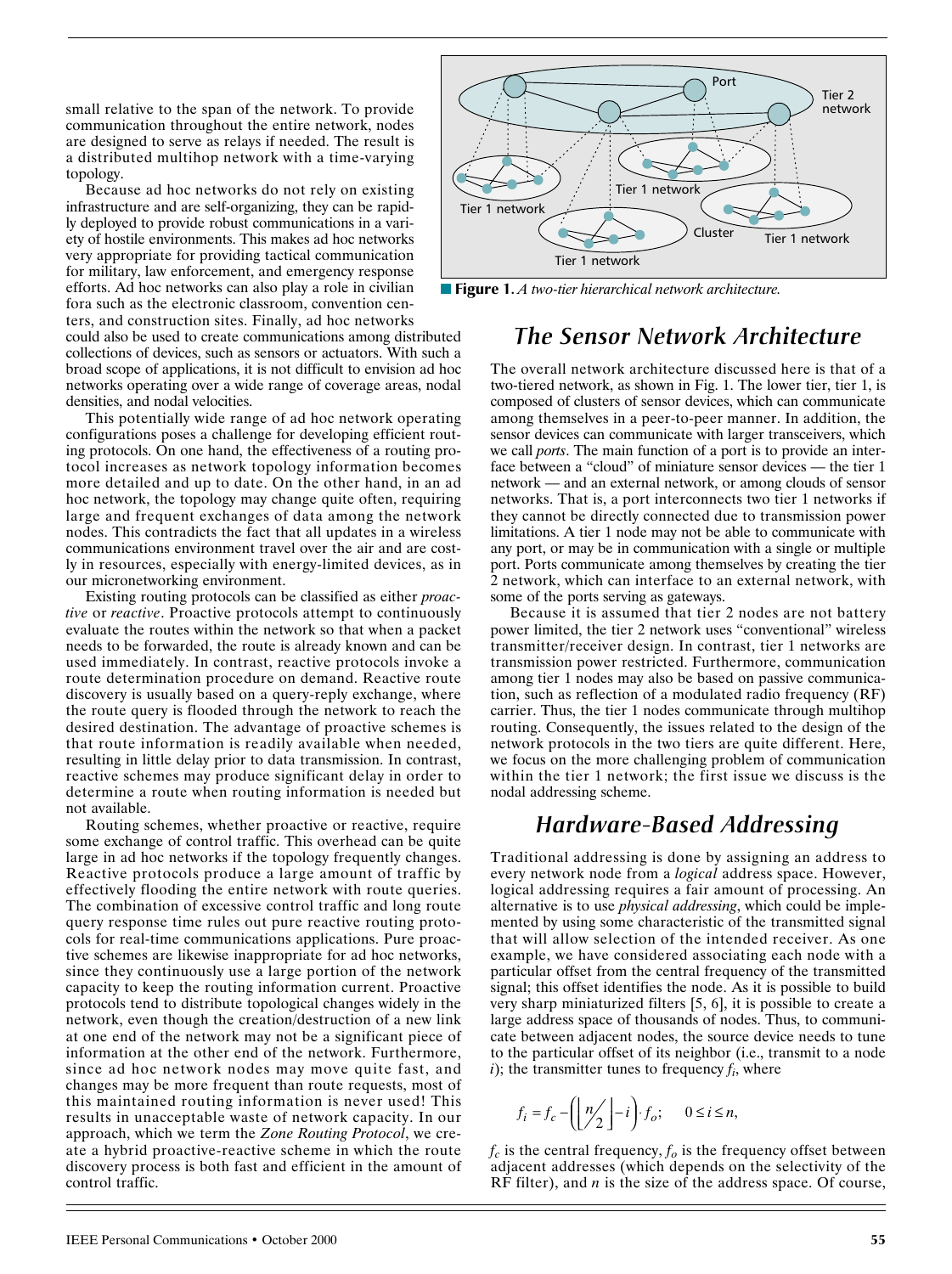

■ **Figure 2.** *Connectivity vs. number of neighbors.* 

this is just one example of physical addressing, and there are many other possibilities as well.

Once the address scheme is in place, the next step in creating a network is for each node to learn about the existence of the other nodes around it.

## *On-Demand Neighbor Discovery*

In wireless packet data networks, neighbor discovery is usually done by some sort of a *beaconing* process, in which the nodes listen to periodically transmitted signals from their neighbors. Such an operation is rather wasteful of transmission power. A number of alternative solutions to the periodic beaconing process are possible. For instance, one approach would be to perform *on-demand* neighbor discovery by a simple query, which is initiated by a node that needs to learn who its neighbors are. Of course, the design of such a neighbor discovery process has to be tightly coupled with the addressing scheme used.

Another issue that needs to be addressed in this context is the number of neighbors a node is designed to see. The number of neighbors is controlled by the transmission power of the nodes. On one hand, a large number of neighbors is advantageous, since there is a smaller chance of losing network connectivity (i.e., creating a network partition). However, many neighbors also lead to larger transmission power of a node because of, for example, the neighbor discover beaconing process. Additionally, it also results in a larger number of transmissions, and thus more transmission power. Further-



■ **Figure 3.** *An example of ZRP operation.* 

more, it also reduces the network throughput due to more contention among the accessing nodes. Our study of the on-demand neighbor discovery protocol suggests that five to eight neighbors correspond to 90, 95, 98, and nearly 100 percent connectivity, respectively (Fig. 2). The actual choice of the number of neighbors is dependent on factors such as the transmission power capabilities of the sensor devices, the addressing and medium access control schemes used, and the required richness of routes between source and destination devices.

Once the communication between adjacent nodes is implemented, an end-to-end network routing scheme is required, since the distance between the two communicating nodes is typically much larger than the transmission range of a single node. We propose to use a simple routing scheme, the Zone Rout-

ing Protocol (ZRP), which allows discovery of routes within the network of a large number of microsensor nodes with little communication overhead and minimal nodal storage requirements.

## *The Zone Routing Protocol: A Short Description*

The wired Internet uses routing protocols based on topological broadcast, such as Open Shortest Path First (OSPF) [7]. These protocols are not suitable for the micronetworking environment due to the relatively large bandwidth required for topological update messages.

Routing in multihop packet radio networks was based in the past on shortest-path routing algorithms [8] such as the Distributed Bellman-Ford (DBF) algorithm [9]. These algorithms suffer from slow convergence rates (the "counting to infinity" problem). Besides, DBF-like algorithms incur large update message penalties. New multihop routing protocols were proposed [10–15]; however, synchronization requirements, large storage, and extra processing overhead are common in these protocols, which may make them inappropriate for the micronetworking environment.

In contrast, our routing protocol [16] incurs very low overhead in route determination. It requires a minimal amount of routing information to be maintained in each node, and the cost in wireless resources for maintaining routing information of inactive routes is very small. The protocol identifies multiple routes to the destination (increasing reliability and performance), with no looping problems. However, the most appealing feature of the protocol is that its behavior is adaptive, based on the mobility and communication patterns of the microsensor devices. ZRP limits the propagation of such information to the neighborhood of the change only, thus limiting the cost of topological updates. This feature is of particular interest in a large network such as the microsensor network.

ZRP is based on the notion of a *routing zone*, which is defined for each node and includes the nodes whose distances in hops are at most some predefined number, referred to here as the *zone radius*. Each node is required to know the topology of the network within its routing zone only. Thus, nodes are updated about topological changes only within their routing zone. Therefore, in spite of the fact that a network can be quite large, the updates are only locally propagated. Since for a radius greater than one the routing zones heavily overlap, the routing tends to be extremely robust. The routes within the network are specified as a sequence of nodes, separated by approximately the zone radius. We illustrate the operation of the *route discovery* procedure by an example in Fig. 3. The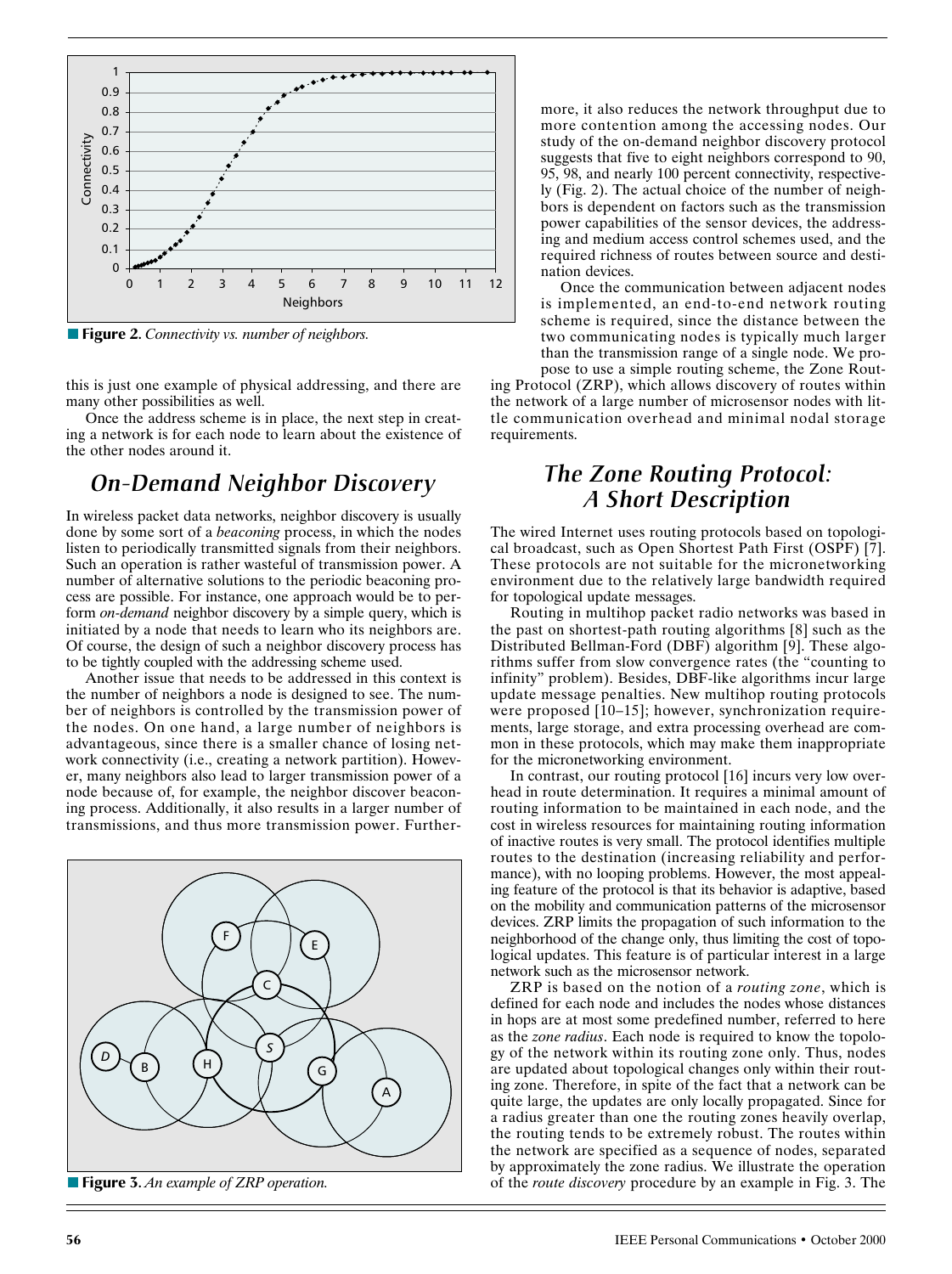source sensor *S* attempts to send a packet to the destination sensor node *D*. To find a route within the network, *S* first checks whether  $D$  is within its routing zone.<sup>1</sup> If so,  $S$  knows the route to node *D*. Otherwise, *S* sends a query to all the nodes on the periphery of its zone2 (i.e., to nodes *C*, *G*, and *H*). Now, in turn, each of these nodes, after verifying that *D* is not in its routing microzone, forwards the query to its peripheral nodes. In particular, *H* sends the query to *B*, which recognizes *D* as being in its routing zone and responds to the query, indicating the forwarding path *S*-*H*-*B*-*D*. The mechanism by which *B* learns about the forwarding path is the simple route accumulation protocol, by which each node that forwards the query appends its identity to the query message.

Because the routing zones heavily overlap, the route query will be forwarded to many network nodes multiple times. In fact, it is very possible that the query will be forwarded to all the network nodes, effectively flooding the network. To prevent this, the query termination and query forwarding strategies used in traditional flooding algorithms need to be properly extended for use in a routing zone architecture.

In order to understand the need for a query control mechanism in ZRP, it is important to stress one of the key features of the routing zone: a node's response to a route query contains information about that node's entire routing zone. From this perspective, excess route query traffic can be regarded as a result of overlapping query threads (i.e., overlapping queried routing zones). Thus, the design objective of query control mechanisms should be to reduce the amount of route query traffic by steering threads outward from the source's routing zone and away from each other. This problem is addressed in ZRP from two different perspectives: thread overlap detection/termination and thread overlap prevention. We omit further discussion of these important mechanisms due to space limitations and refer the reader to [16, 17].

The main advantage of ZRP is the fact that the number of flood messages to discover a route is significantly reduced from those of the other reactive-type protocols. This is because the route discovery queries leap between the peripheral zone nodes in quantum of the zone radius. An important aspect of zone routing is that it discovers multiple routes to the destination. Finally, the route discovery process can be made even more efficient in resources at the expense of longer latency. This could be done by sequentially, rather than simultaneously, querying the peripheral zone nodes, either one by one or in groups. Thus, there is a trade-off between the cost and latency of the route discovery procedure.

The performance of ZRP has been evaluated as a function of the network parameters, such as the size of the zone radius, the density of the microsensors, the transmission radius of the microsensors, migration patterns of the microsensors, and the size and shape of the micronetwork coverage. A sample of ZRP performance is shown in Fig. 4. The three representative curves in the figure show the relative volume of the control traffic as a function of the size of the zone radius. For a highly mobile network with low traffic activity, a smaller zone radius results in minimal control traffic, and vice versa. For extremely high mobility, the network degenerates to flooding (zone radius of 1); for a stationary network, the whole network becomes a single zone (large zone radius). The figure clearly demonstrates the drastic reduction in the amount of control traffic from those in the purely proactive (large zone radius)

*2Nodes that are one zone radius away.*



■ **Figure 4.** *The overhead of ZRP control traffic.* 

and the purely reactive approaches (zone radius of 1). We omit additional performance evaluation results due to space limitations; those could be found in [16, 17].

#### *Processing vs. Communication Costs*

After the network has been established, the nodes are in position to communicate. One can imagine a wide spectrum of applications being implemented on the proposed microsensor network. In particular, some applications may require processing at the sensor nodes. Since the processing capability of the nodes is quite limited, a natural possibility is to offload some of the processing from the network nodes to be processed on the ports, or even in the backbone fixed network. However, shipping of processing out of the sensor nodes that collect the information to other network components requires transmission, which is also limited, in both network capacity and energy expenditure.

Therefore, there exists a trade-off between the distribution of processing on network nodes vs. other network components. As another aspect of this trade-off, the information collected by the sensor nodes themselves can be locally processed (e.g., compressed), with less information transmitted out of the sensor nodes. Again, we see that there is a trade-off between local processing and off-node processing with transmission.

Another trade-off to consider is due to the limited storage in network nodes. Processing of some algorithms may require availability of storage. Even the routing protocol itself needs some limited storage for execution. The question is what is the minimal amount of storage needed to perform some network operations.

Thus, there is a three-dimensional space one may try to optimize: computation vs. storage vs. transmission. The challenge is to determine the permissible boundaries in this threedimensional space, given the device and circuit technology with which the sensor nodes are designed. As the processing, storage, and transmission capabilities of network nodes increase, more complex network control protocols can be deployed. The challenge is to optimize the performance of the network protocols (e.g., network capacity and delay) subject to the amount of the above three resources in the miniaturized network nodes.

Yet another aspect worth mentioning is the trade-off between the size of a device and its computation power, storage capability, and transmission capacity. In particular, if one sizes the device to reduce its dimensions by some factor, how

*<sup>1</sup> Recall that each node knows all the nodes and routings within its routing zone.*